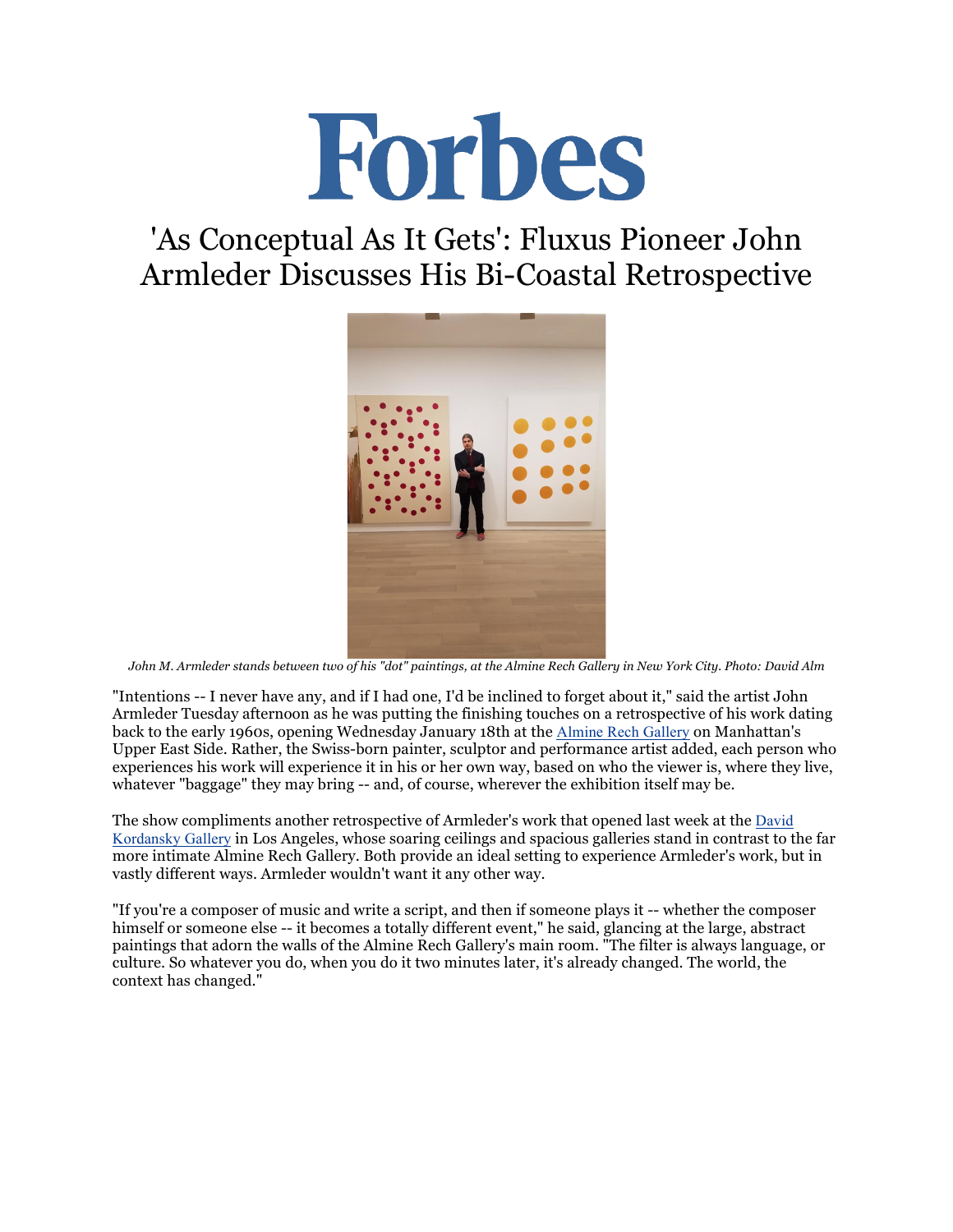

*John Armleder, January 13 - February 25, 2017, David Kordansky Gallery, Los Angeles, CA, Installation view . Photography: Fredrik Nilsen Courtesy of David Kordansky Gallery, Los Angeles, CA*

Now 68, Armleder was a pioneering and highly influential member of the Fluxus movement that arose during the 1960s and '70s. Defined precisely by its lack of definition, Fluxus was initially comprised of a loosely affiliated group of interdisciplinary artists such as Joseph Beuys, Yoko Ono and Nam June Paik, and took much of its inspiration from the creative ethos of Dadaists, like Marcel Duchamp, and the experimental composer John Cage. While Armleder upholds the Fluxus philosophy that a given work is never fixed, either during its creation or after it's "done," however, even that label is insufficient to describe the entirety of his career, which privileges viewer subjectivity and eschews authorial control over anyone else's experience of his work.

On display at Almine Rech are several of Armleder's "dot" and "pour" paintings -- works that, taken together, juxtapose maximum control with controlled chaos -- as well as his "puddle" paintings, which all but eliminate control altogether. "I combine different strategies of making paintings," he said of the former two groups, which he often combines as diptychs that contrast their aesthetics, and ultimately undermine their ability to, as Armleder puts it, "make sense." "By putting them together I obliterate, or void, them of their rightful meanings," he said.



*John M. Armleder, Jena, 2016. Mixed media, 225 x 280 cm. Photo courtesy of Almine Rech Gallery and John Armleder*



*John Armleder, While, 2016. Mixed media on canvas, 215 x 150 x 6 cm, at the Almine Rech Gallery. Photo: David Alm*